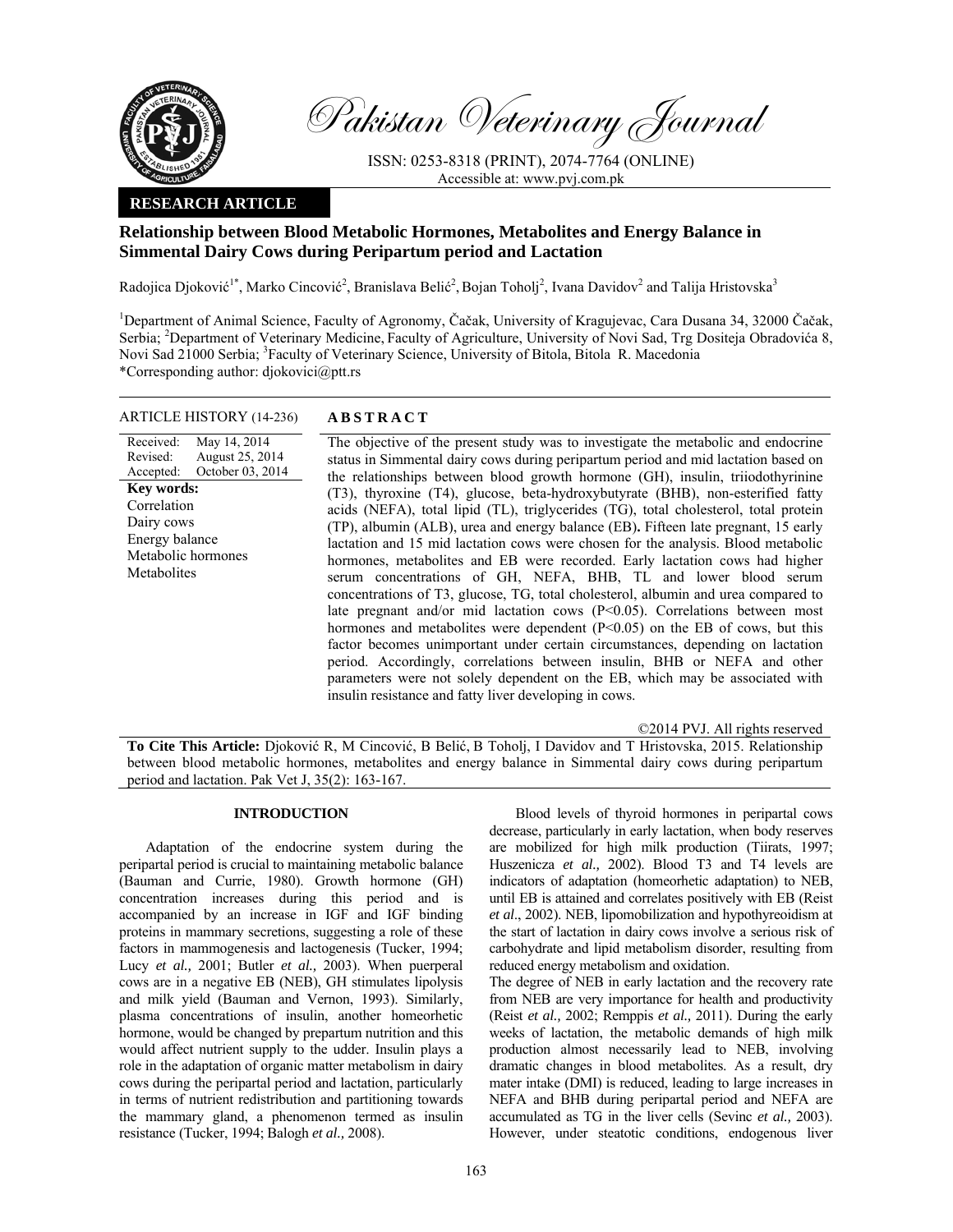synthesis declines, resulting in reduced levels of blood glucose, TP, albumin, globulin, total cholesterol, TG and urea (Sevinc *et al.,* 2003; Djoković *et al.,* 2011; Chamberlin *et al.,* 2013; Butt *et al*., 2014; Bilbar *et al*., 2014).

The objective of the present study was to investigate the metabolic and endocrine status in Simmental cows during peripartal period and mid lactation based on the relationships between levels of blood metabolic hormones, metabolites and EB**.** The effect of the energy balance of the cows on the correlation between hormones and metabolites were examined.

## **MATERIALS AND METHODS**

**Animals, diets and study protocol:** This experiment involved a dairy Simmental herd with a preceding lactation yield of about 6500 L (Farm Ćurčić-Miličić, Mrsać, Kraljevo, Central Serbia, November 2013). Fifteen late pregnant, 15 early lactation and 15 mid lactation cows were chosen for the analysis. Blood was sampled from 25 to 1  $(13±9)$  days before partus, in the first month of lactation (16±9 days), and in mid lactation cows between 3 to 5 months of lactation (115±29 days). The cows exhibited a body condition score (BCS) of 3.85±0.65 (late pregnancy), 3.57±0.55 (early lactation) and 3.37±0.74 (mid lactation) (Ferguson *et al.,* 1994). They were kept under tie-stall conditions.

Total mixed rations (TMR) with different levels of ME were offered to experimental cows twice daily. Meals for the cows were based on lucerne hay, maize silage and concentrate. Chemical components of meals meet the needs of cows in dry period and different period of lactation. The feed consumption was recorded daily to evaluate production efficiency of experimental groups. Diet was suited to the energy requirements of late pregnancy, early and midlactation cows. Weende methodology was used for the chemical analysis of the feed (da Silva and Walter, 2012). Energy balance was calculated according to NRC recommendation (2001). Consumed dry matter intake and actual energy balance were calculated as a difference between DMI and NEL of the ration offered and DMI and NEL of the rest of the ration after feeding.

**Blood collection and analysis:** Blood samples were collected at 10 a.m. by puncture of the jugular vein, serum were harvested and stored at -20°C. Blood samples collected on fluoride were centrifuged, and plasma was measured for glucose values. Serum concentrations of GH, insulin, T3 and T4 were determined by ELISA methods (Endocrine Technologies Inc. CA, USA) using Humareader Single plus (Human, Germany). Different colorimetric techniques and Cobas Mira (Roche, Belgium) and Gilford Stasar III (Gilford, USA) spectrophotometers were used to measure blood metabolites: Fortress kits (USA) for BHB and TL, Randox kits (United Kingdom) for NEFA level, Human kits (Germany) for glucose and total cholesterol, Biosystem kits (Spain) for albumin and urea, and Elitech kits (France) for TP and TG.

**Statistical analysis:** Data were subjected to statistical analysis using the Statgraphic Centurion software Stat point Technologies Inc. Warrenton, Va, Virginia, USA). Difference in the concentration of hormones and metabolites between three periods of lactation was calculated using

ANOVA and posthock LSD test. Regression analysis of b parameters (b=0) was performed to evaluate the intensity of change in the endocrine and metabolic profile as a function of energy balance. Finally, correlation and partial correlation between metabolic parameters were evaluated by Pearson correlation analysis. Partial correlation analysis was used to examine the correlation between endocrine and metabolic parameters with the effects of EB removed.

## **RESULTS**

Results on blood hormones, metabolites, EB, DMI and MY for cows of three groups are shown in Table 1. It shows significant changes in most blood metabolic hormones and metabolites across the experimental groups. Biochemical testing of serum showed significantly higher values  $(P<0.05)$  of GH, NEFA, TL and BHB, and lower  $(P<0.05)$ T3, glucose, TG, total cholesterol, albumin and urea values in early lactation cows compared to late pregnant and/or mid lactation cows. Non-significant differences were observed in the serum values of T4, insulin and TP among three groups. Cows in early lactation showed NEB compared to cows in dry period and mid lactation (P<0.01). DMI was lower in periparturient period compared to mid lactation (P<0.01). Significantly higher MY was found in mid lactation (P<0.01) compared to early lactation.

Changes in metabolic hormones and metabolites as a function of EB calculated for all cows in the present study are shown in Table 2. Regression analysis showed that EB was significantly negatively correlated with NEFA and BHB ( $P<0.01$ ), and positively with glucose ( $P<0.01$ ), TG, total cholesterol, urea (P<0.05), T3 (P<0.01), T4 (P<0.05) and insulin  $(P<0.01)$ .

The correlation coefficient between hormones and metabolites summarised for all three experimental periods (Table 3) showed significantly negative (P<0.05) correlations (GH and albumin, BHB and glucose, BHB and TG, NEFA and glucose, total cholesterol and NEFA and urea and NEFA) or significantly positive  $(P<0.05)$ correlations (insulin and T3, T3 and T4, GH and NEFA, NEFA and BHB, glucose and TG, glucose and albumin, glucose and urea, albumin and TG) among the tested parameters.

Relationships between metabolites resulting from the effect of the EB during the dry period (Table 4) were observed between: glucose and NEFA, total cholesterol and TG, thyroid hormones and lipid status indicators, NEFA and GH. In addition, many important correlations were found between the metabolites remaining after the removal of the EB value, which suggests that there may be other factors that affect these relationships, primarily those between insulin and metabolites (NEFA, TG, BHB). Moreover, insulin correlated with T3 and T4 and GH, and maintained the correlation regardless of the energy balance.

In early lactation (Table 5) many important correlations between metabolites depend on EB, but correlations between BHB and metabolites were not dependent solely on this factor. Likewise, the correlations between insulin and glucose, NEFA, BHB and GH were not dependent on EB.

In mid-lactation (Table 6), almost all relationships depended on EB, whereas those between NEFA and other parameters did not show exclusive dependence on this factor.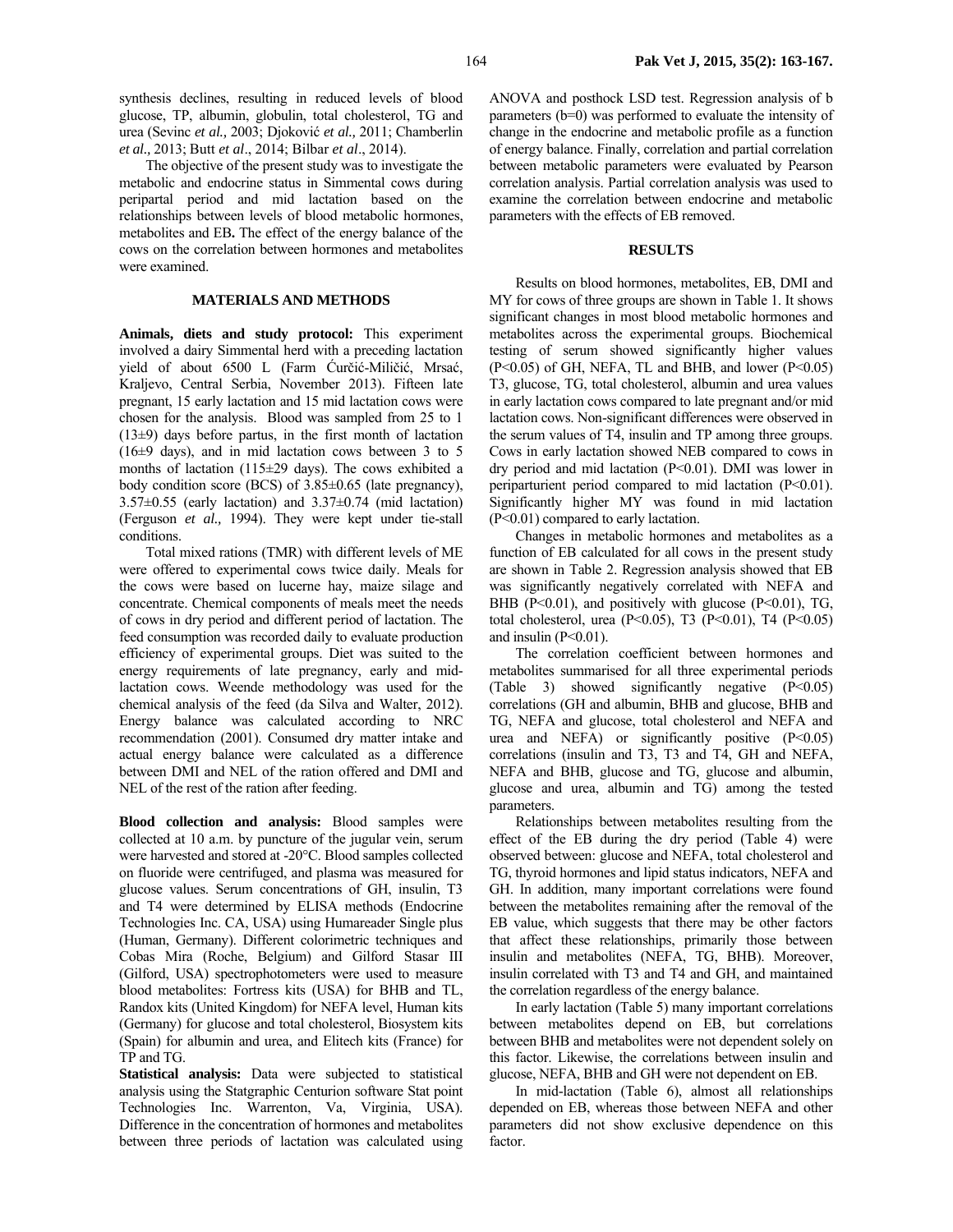**Table 1:** Blood metabolic hormones and metabolites (mean±SD) in late pregnant, early and mid-lactation dairy cows (n=15 in each group)

| Parameters              | Late pregnant                 | Early lactation              | Mid lactation                 |
|-------------------------|-------------------------------|------------------------------|-------------------------------|
|                         | cows                          | cows                         | <b>COWS</b>                   |
| GH (ng/mL)              | $11.74 \pm 8.67$ <sup>a</sup> | $17.13 \pm 3.87^{\circ}$     | $11.45 \pm 4.42$ <sup>a</sup> |
| Insulin (ng/mL)         | $0.55 \pm 0.44$ <sup>a</sup>  | $0.39 \pm 0.21$ <sup>a</sup> | $0.65 \pm 0.47$ <sup>a</sup>  |
| $T3$ (ng/mL)            | $0.77 \pm 0.36^a$             | $0.73 \pm 0.41$ <sup>a</sup> | $1.29 \pm 1.01^{b}$           |
| $T4$ (ng/mL)            | 32.70±13.67 <sup>a</sup>      | 31.93±18.30 <sup>a</sup>     | 33.06±17.04 <sup>a</sup>      |
| Glucose (mmol/L)        | $3.35 \pm 0.32$ <sup>a</sup>  | $2.29 \pm 0.48^b$            | $2.75 \pm 0.43$ <sup>c</sup>  |
| BHB (mmol/L)            | $1.17 \pm 0.36^a$             | $1.59 \pm 0.25^b$            | $0.91 \pm 0.16^a$             |
| NEFA (mmol/L)           | $0.17 \pm 0.06^a$             | $0.40 \pm 0.28$ <sup>b</sup> | $0.13 \pm 0.04^a$             |
| TL(g/L)                 | $3.68 \pm 0.78$ <sup>a</sup>  | $7.49 \pm 1.42$ <sup>b</sup> | 5.98±0.85c                    |
| TG (mmol/L)             | $0.28 \pm 0.07^a$             | $0.12 \pm 0.02^b$            | $0.15 \pm 0.04^b$             |
| T. cholesterol (mmol/L) | 3.30±0.80 <sup>a</sup>        | $3.48 \pm 1.07^a$            | $5.35 \pm 1.43^b$             |
| TP(g/L)                 | 76.77±4.58ª                   | $8.89{\pm}4.92^{\mathrm{a}}$ | 75.27±4.50 <sup>a</sup>       |
| Albumin (g/L)           | 41.87±7.29 <sup>a</sup>       | $4.61 \pm 3.56^b$            | 37.57±3.15 <sup>a</sup>       |
| Urea (mmol/L)           | $5.26 \pm 1.37$ <sup>a</sup>  | $3.60 \pm 1.06^b$            | $5.33 \pm 0.95$ <sup>a</sup>  |
| Dry Matter (DM) (kg)    | $12\pm0.9$ <sup>A</sup>       | 13±2.1 <sup>A</sup>          | $21 \pm 2.5^B$                |
| EB (MJ/day)             | $9.6 \pm 3.6$ <sup>A</sup>    | $-6.5 \pm 9.4^B$             | 6 ± 7.3 <sup>A</sup>          |
| MY (L/day)              |                               | $14\pm2.5^B$                 | $23\pm4.4^C$                  |

Mean values within a row with no common superscript differ significantly. Small letter (P<0.05), capital letter (P<0.01).

### **DISCUSSION**

Blood metabolic hormones, metabolites and EB in late pregnant, early lactation and mid lactation cows were compared in this study. The peripartal and early lactation periods were considered as time periods that have the potential to enhance lactation performance (Lucy *et al.,* 2001). In the current study, early lactation cows had significantly higher GH levels than late pregnant and mid lactation cows. GH dramatically increases lipid mobilization from the adipose tissue, and increases blood NEFA and BHB in early lactation cows (Tucker, 1994; Jindal and Ludri, 1994). In this study, GH was significantly positively correlated with NEFA, but negatively with EB. These correlations have been reported by other authors (Jindal and Ludri, 1994; Balogh *et al.,* 2008) and show that under NEB conditions, blood GH concentration increases, resulting in fat lipomobilization, and stimulates MY in dairy cows during lactation.

Growth hormone reduces the action of insulin, restricts lipogenic enzyme activity, and reduces glucose utilization (Balogh et al., 2008). In this study, blood insulin levels were non-significantly lower in early lactation cows than in late-pregnant and mid lactation cows and a positive significant correlation was established between insulin and EB. The decrease in blood insulin levels (insulin insufficiency) under NEB, reduced DMI and high blood GH values cause an increased uncontrolled mobilization of NEFA from body reserves and ketogenesis in the liver (Jindal and Ludri, 1994; Butler *et al.,* 2003).

 Thyroid hormones are of importance in adapting the endocrine system during lactation, since their very low blood levels in peripartal cows lead to a decrease in energy metabolism, mobilization of body fat reserves and their partitioning toward high milk production (Tiirats, 1997; Huszenicza *et al.,* 2002; Khatri and Bhutto, 2014). Blood levels of T3 and T4 in this experiment were lower in puerperal cows than in late pregnant and mid lactation cows, and exhibited a generally significantly positive correlation with EB, but a negative non-significant correlation with NEFA and BHB. These findings are

consistent with those of other authors (Jindal and Ludri, 1994; Tiirats, 1997; Eppinga *et al.,* 1999; Capuco *et al.,* 2001; Huszenicza *et al.,* 2002) suggesting that blood levels of thyroid hormones decrease in puerperal cows, particularly in those suffering from metabolic disorders.

NEFA, TL and BHB levels were significantly higher in early lactation cows than in late pregnant and mid lactation cows. A significant negative correlation was found between NEFA and BHB with EB. Blood NEFA and BHB levels showed a significant positive correlation with each other, but a significant negative correlation with blood glucose. Reist *et al.* (2002) observed a strong negative correlation between blood NEFA and BHB levels and EB in early lactation dairy cows. These correlations show that under NEB, increased blood levels of GH, NEFA and BHB are important in terms of precursor supply for milk synthesis during lactation.

Serum levels of glucose, TG, total cholesterol, TP, albumin and urea are indicators of hepatic function (Sevinc *et al.,* 2003; Djoković *et al.,* 2011; Chamberlin *et al.,* 2013); their decrease may suggest fat infiltration in the liver. In this study, glycaemia and serum levels of TG, total cholesterol, albumin and urea were significantly lower in early lactation cows than in late pregnant and/or mid lactation cows. A significant positive correlation of glucose, TG, total cholesterol and urea levels was found between them and with EB. This study showed that fat infiltration of the liver can develop in early lactation cows. Possible changes in the liver function may have a harmful effect on their metabolism and a negative effect on milk production or reproduction.

Correlations between most metabolites are dependent on EB in cows, but this factor becomes unimportant under certain circumstances. Accordingly, the correlations between insulin, BHB and NEFA, and metabolites do not depend solely on EB, and they can be attributed to the development of insulin resistance and fatty liver in cows. Pronounced ketogenic insulin resistance and fatty liver are metabolic decompensation processes in cows that are not sufficiently adapted to high milk production. It is due to metabolic decompensation that relationships between metabolites cannot be governed through EB control. This is supported by the fact that classifying cows according to insulin, NEFA or BHB levels can be of considerable help in detecting cows that would show certain metabolic changes in early lactation or develop a metabolic disease and, thus, produce less milk (Hachenberg *et al.,* 2007; Kessel *et al.,* 2008; Ospina *et al.,* 2010, Cincović et *al.,* 2012), due to poor adaptation to homeorhetic processes.

**Conclusion:** Correlations between most hormones and metabolites are dependent on the EB of cows, but this factor becomes unimportant under certain circumstances, depending on lactation period. Accordingly, correlations between insulin, BHB or NEFA and other parameters are not solely dependent on the EB, which may be associated with insulin resistance and fatty liver developing in cows.

**Acknowledgment:** This study was financially supported by the Ministry of Education and Science, Republic of Serbia, Project IDP 46002 and TR 31062.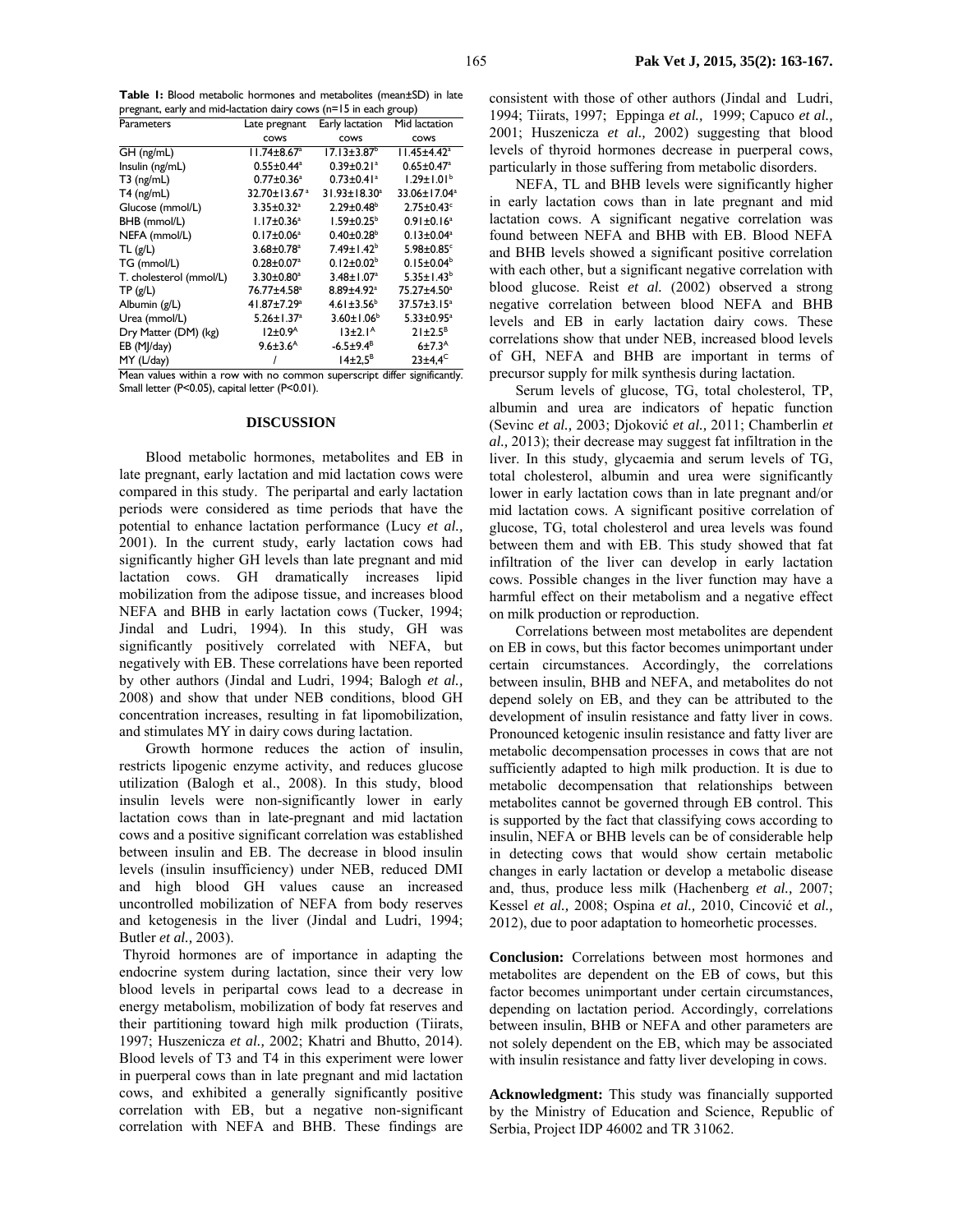Table 2: Regression analysis for significant correlations for all three measurement periods, values and testing of b=0

| glucose                                                                                                               |  | T. chol.            TG          TL |  | NEFA                                                                                                                  | BHB |  |  | TP Alb. Urea | T3 | T4 | insulin | GH |  |
|-----------------------------------------------------------------------------------------------------------------------|--|------------------------------------|--|-----------------------------------------------------------------------------------------------------------------------|-----|--|--|--------------|----|----|---------|----|--|
|                                                                                                                       |  |                                    |  | EB 0.14±0.04** 1.17±0.6* 0.12±0.06* NS -0.07±0.02**  -0.21±0.08** NS NS 1.26±0.6* 0.93±0.36** 3.4±1.9* 0.06±0.02** NS |     |  |  |              |    |    |         |    |  |
| Legend: Significant correlations (P<0.05) and (P<0.01) are marked with an asterisk (*) and (**). NS: non-significant. |  |                                    |  |                                                                                                                       |     |  |  |              |    |    |         |    |  |

**Table 3:** Correlation coefficients for the biochemical metabolites calculated for all cows

|             | Chol | ТG      | TLip    | <b>NEFA</b> | <b>BHB</b> | <b>TProt</b> | Alb     | Urea    | T3      | T4                | Insulin | GH                   |
|-------------|------|---------|---------|-------------|------------|--------------|---------|---------|---------|-------------------|---------|----------------------|
| Glu         | 0.07 | $0.63*$ | 0.08    | $-0.35*$    | $-0.45*$   | $-0.02$      | $0.44*$ | $0.32*$ | $-0.01$ | $-0.03$           | $-0.11$ | $-0.22$              |
| Chol        |      | $-0.12$ | 0.23    | $-0.40$     | $-0.39*$   | $-0.02$      | 0.21    | 0.17    | $-0.01$ | $-0.10$           | 0.22    | $-0.28$              |
| ТG          |      |         | $-0.11$ | $-0.21$     | $-0.32*$   | $-0.01$      | $0.39*$ | 0.28    | $-0.12$ | $-0.06$           | 0.14    | $-0.10$              |
| TLip        |      |         |         | $-0.12$     | $-0.04$    | 0.03         | $-0.13$ | $-0.16$ | $-0.08$ | $-0.15$           | 0.08    | 0.28                 |
| <b>NEFA</b> |      |         |         |             | $0.39^{*}$ | $0.30^{*}$   | $-0.27$ | $-0.33$ | $-0.21$ | $-0.18$           | $-0.23$ | $0.35^{*}$           |
| <b>BHB</b>  |      |         |         |             |            | $-0.09$      | $-0.19$ | $-0.53$ | $-0.19$ | $-0.05$           | $-0.20$ | 0.28                 |
| TProt       |      |         |         |             |            |              | 0.06    | $-0.19$ | 0.21    | $-0.01$           | $-0.18$ | $-0.19$              |
| Alb         |      |         |         |             |            |              |         | 0.24    | $-0.20$ | 0.07              | $-0.05$ | $-0.39$ <sup>*</sup> |
| Urea        |      |         |         |             |            |              |         |         | $-0.07$ | $-0.16$           | 0.09    | $-0.23$              |
| T3          |      |         |         |             |            |              |         |         |         | 0.31 <sup>3</sup> | 0.37    | $-0.08$              |
| T4          |      |         |         |             |            |              |         |         |         |                   | 0.08    | $-0.16$              |
| Insulin     |      |         |         |             |            |              |         |         |         |                   |         | 0.16                 |

Significant correlations (P<0.05) and (P<0.01) are marked with an asterisk (\*) and (\*\*), respectively.

| Table 4: Correlation coefficients between endocrine and metabolic parameters in cows during the dry period |  |
|------------------------------------------------------------------------------------------------------------|--|
|                                                                                                            |  |

|             | Chol.             | TG      | TLip | <b>NEFA</b> | BHB     | $\overline{\text{TP}}$ | Albu.     | Urea | $\cdots$<br>$\overline{13}$ | T <sub>4</sub> | Insulin   | $\overline{\mathsf{G}}$ H |
|-------------|-------------------|---------|------|-------------|---------|------------------------|-----------|------|-----------------------------|----------------|-----------|---------------------------|
|             |                   |         |      |             |         |                        |           |      |                             |                |           |                           |
| Glucose     | 0.12 <sup>a</sup> | 0.18    | 0.25 | $-0.37*$    | $-0.18$ | 0.11                   | 0.14      | 0.09 | 0.18                        | 0.2            | $0.35*$   | 0.19                      |
|             | 0.16 <sup>b</sup> | 0.17    | 0.26 | 0.26        | $-0.16$ | 0.11                   | 0.12      | 0.10 | 0.21                        | 0.14           | $0.31*$   | 0.22                      |
| Chol.       |                   | $0.29*$ | 0.14 | 0.09        | $-0.21$ | 0.19                   | 0.11      | 0.17 | $0.31*$                     | $0.34*$        | $0.42**$  | 0.22                      |
|             |                   | 0.17    | 0.19 | 0.09        | $-0.19$ | 0.15                   | 0.14      | 0.19 | 0.23                        | 0.17           | 0.26      | 0.19                      |
| TG          |                   |         | 0.22 | 0.19        | 0.23    | 0.14                   | 0.16      | 0.09 | $0.35*$                     | $0.29*$        | $0.31*$   | 0.11                      |
|             |                   |         | 0.21 | 0.23        | 0.16    | 0.12                   | 0.16      | 0.11 | 0.17                        | 0.21           | $0.36*$   | 0.14                      |
| TL          |                   |         |      | 0.11        | 0.07    | 0.13                   | 0.16      | 0.17 | 0.25                        | $0.31*$        | 0.14      | 0.09                      |
|             |                   |         |      | 0.13        | 0.08    | 0.13                   | 0.15      | 0.14 | 0.21                        | 0.26           | 0.19      | 0.11                      |
| <b>NEFA</b> |                   |         |      |             | 0.21    | 0.07                   | 0.14      | 0.18 | $-0.36*$                    | $-0.34*$       | $-0.39**$ | 0.31                      |
|             |                   |         |      |             | 0.22    | 0.09                   | 0.18      | 0.19 | $-0.20$                     | $-0.26$        | $-0.43**$ | 0.26                      |
| <b>BHB</b>  |                   |         |      |             |         | 0.14                   | 0.12      | 0.18 | $-0.39*$                    | $-0.37*$       | $-0.36*$  | 0.19                      |
|             |                   |         |      |             |         | 0.15                   | 0.16      | 0.14 | $-0.24$                     | $-0.26$        | $-0.38*$  | 0.18                      |
| TP          |                   |         |      |             |         |                        | $0.35*$   | 0.15 | 0.2                         | 0.17           | 0.16      | 0.2                       |
|             |                   |         |      |             |         |                        | $0.41***$ | 0.19 | 0.17                        | 0.17           | 0.15      | 0.2                       |
|             |                   |         |      |             |         |                        |           |      |                             |                |           |                           |
| Albumin     |                   |         |      |             |         |                        |           | 0.14 | 0.19                        | 0.08           | 0.13      | 0.17                      |
|             |                   |         |      |             |         |                        |           | 0.15 | 0.11                        | 0.09           | 0.14      | 0.2                       |
| Urea        |                   |         |      |             |         |                        |           |      | 0.21                        | 0.16           | 0.11      | 0.18                      |
|             |                   |         |      |             |         |                        |           |      | 0.17                        | 0.15           | 0.13      | 0.2                       |
| T3          |                   |         |      |             |         |                        |           |      |                             | $0.46**$       | $0.31*$   | 0.19                      |
|             |                   |         |      |             |         |                        |           |      |                             | $0.47**$       | $0.3*$    | 0.22                      |
| T4          |                   |         |      |             |         |                        |           |      |                             |                | $0.3*$    | 0.23                      |
|             |                   |         |      |             |         |                        |           |      |                             |                | $0.29*$   | 0.24                      |
| Insulin     |                   |         |      |             |         |                        |           |      |                             |                |           | $-0.29*$                  |
|             |                   |         |      |             |         |                        |           |      |                             |                |           | $-0.33*$                  |

-0.33\*<br>correlation between parameters controlled by energy balance, <sup>b</sup> correlation between parameters after exclusion of energy balance; Significant<sup>, a</sup> correlations (P<0.05) and (P<0.01) are marked with an asterisk  $(*)$  and  $(**)$ .

|  |  | Table 5: Correlation coefficients between endocrine and metabolic parameters in cows in early lactation |
|--|--|---------------------------------------------------------------------------------------------------------|
|--|--|---------------------------------------------------------------------------------------------------------|

|             | Chol                 | TG      | TLip | <b>NEFA</b> | BHB       | $\overline{\mathsf{TP}}$ | Album    | Urea     | $\overline{\mathsf{T}^3}$ | T <sub>4</sub> | Insulin   | $\overline{\mathsf{GH}}$                                                                                                                                             |
|-------------|----------------------|---------|------|-------------|-----------|--------------------------|----------|----------|---------------------------|----------------|-----------|----------------------------------------------------------------------------------------------------------------------------------------------------------------------|
| Gluc        | $0.33*$ <sup>2</sup> | $0.31*$ | 0.22 | $-0.45**$   | $-0,49**$ | 0.14                     | $0.29*$  | $0.37*$  | 0.19                      | 0.14           | $0.41**$  | $0.37*$                                                                                                                                                              |
|             | 0.27 <sup>b</sup>    | $0.29*$ | 0.23 | 0.25        | $-0.46**$ | 0.18                     | 0.21     | 0.26     | 0.2                       | 0.16           | $0.44**$  | 0.14                                                                                                                                                                 |
| Chol        |                      | 0.14    | 0.11 | $-0.48**$   | $-0.44*$  | 0.12                     | 0.21     | 0.14     | $0.37*$                   | $0.31*$        | 0.19      | $-0.12$                                                                                                                                                              |
|             |                      | 0.13    | 0.12 | $-0.23$     | $-0.41*$  | 0.14                     | 0.19     | 0.16     | $0.35*$                   | $0.32*$        | 0.16      | $-0.13$                                                                                                                                                              |
| TG          |                      |         | 0.18 | $-0.45**$   | $-0.48**$ | 0.17                     | $-0.38*$ | 0.24     | $0.41**$                  | $0.31*$        | $0.31*$   | $-0.17$                                                                                                                                                              |
|             |                      |         | 0.21 | 0.26        | $-0.45**$ | 0.15                     | $-0.36*$ | 0.21     | $0.37**$                  | $0.33*$        | $-0.26$   | $-0.15$                                                                                                                                                              |
| TL          |                      |         |      | 0.19        | $-0.21$   | 0.11                     | $-0.11$  | 0.16     | 0.22                      | 0.16           | 0.11      | 0.11                                                                                                                                                                 |
|             |                      |         |      | 0.15        | $-0.23$   | 0.13                     | $-0.12$  | 0.15     | 0.23                      | 0.15           | 0.09      | 0.08                                                                                                                                                                 |
| <b>NEFA</b> |                      |         |      |             | $-0.51**$ | $-0.27*$                 | $-0.34*$ | $0.39**$ | $-0.35*$                  | $-0.35*$       | $-0.49**$ | $0.46***$                                                                                                                                                            |
|             |                      |         |      |             | $-0.47**$ | $-0.23$                  | $-0.38*$ | 0.19     | $-0.22$                   | $-0.19$        | $-0.5**$  | $0.44**$                                                                                                                                                             |
| <b>BHB</b>  |                      |         |      |             |           | $-0.22$                  | $-0.33*$ | $-0.35*$ | $-0.46**$                 | $-0.41**$      | $-0.32*$  | 0.25                                                                                                                                                                 |
|             |                      |         |      |             |           | $-0.23$                  | $-0.37*$ | 0.26     | $-0.48**$                 | $-0.37*$       | $-0.3*$   | 0.21                                                                                                                                                                 |
| <b>TP</b>   |                      |         |      |             |           |                          | $0.41**$ | 0.13     | $-0.12$                   | $-0.09$        | 0.14      | $-0.12$                                                                                                                                                              |
|             |                      |         |      |             |           |                          | $0.4**$  | 0.12     | $-0.14$                   | $-0.07$        | 0.11      | $-0.13$                                                                                                                                                              |
| Alb         |                      |         |      |             |           |                          |          | $-0.31*$ | 0.11                      | 0.24           | 0.21      | $-0.09$                                                                                                                                                              |
|             |                      |         |      |             |           |                          |          | 0.22     | 0.12                      | 0.19           | 0.19      | $-0.1$                                                                                                                                                               |
| Urea        |                      |         |      |             |           |                          |          |          | 0.11                      | 0.09           | $-0.14$   | 0.09                                                                                                                                                                 |
|             |                      |         |      |             |           |                          |          |          | 0.15                      | 0.1            | $-0.11$   | 0.09                                                                                                                                                                 |
| T3          |                      |         |      |             |           |                          |          |          |                           | $0.55**$       | 0.19      | $-0.11$                                                                                                                                                              |
|             |                      |         |      |             |           |                          |          |          |                           | $0.45**$       | 0.18      | $-0.13$                                                                                                                                                              |
| T4          |                      |         |      |             |           |                          |          |          |                           |                | 0.21      | $-0.14$                                                                                                                                                              |
|             |                      |         |      |             |           |                          |          |          |                           |                | 0.2       | $-0.12$                                                                                                                                                              |
| Insulin     |                      |         |      |             |           |                          |          |          |                           |                |           | $-0.32*$                                                                                                                                                             |
|             |                      |         |      |             |           |                          |          |          |                           |                |           | $-0.3*$                                                                                                                                                              |
|             |                      |         |      |             |           |                          |          |          |                           |                |           | <sup>a</sup> correlation between parameters controlled by energy balance, <sup>b</sup> correlation between parameters after exclusion of energy balance; Significant |

correlations (P<0.05) and (P<0.01) are marked with an asterisk  $(*)$  and  $(**)$ .